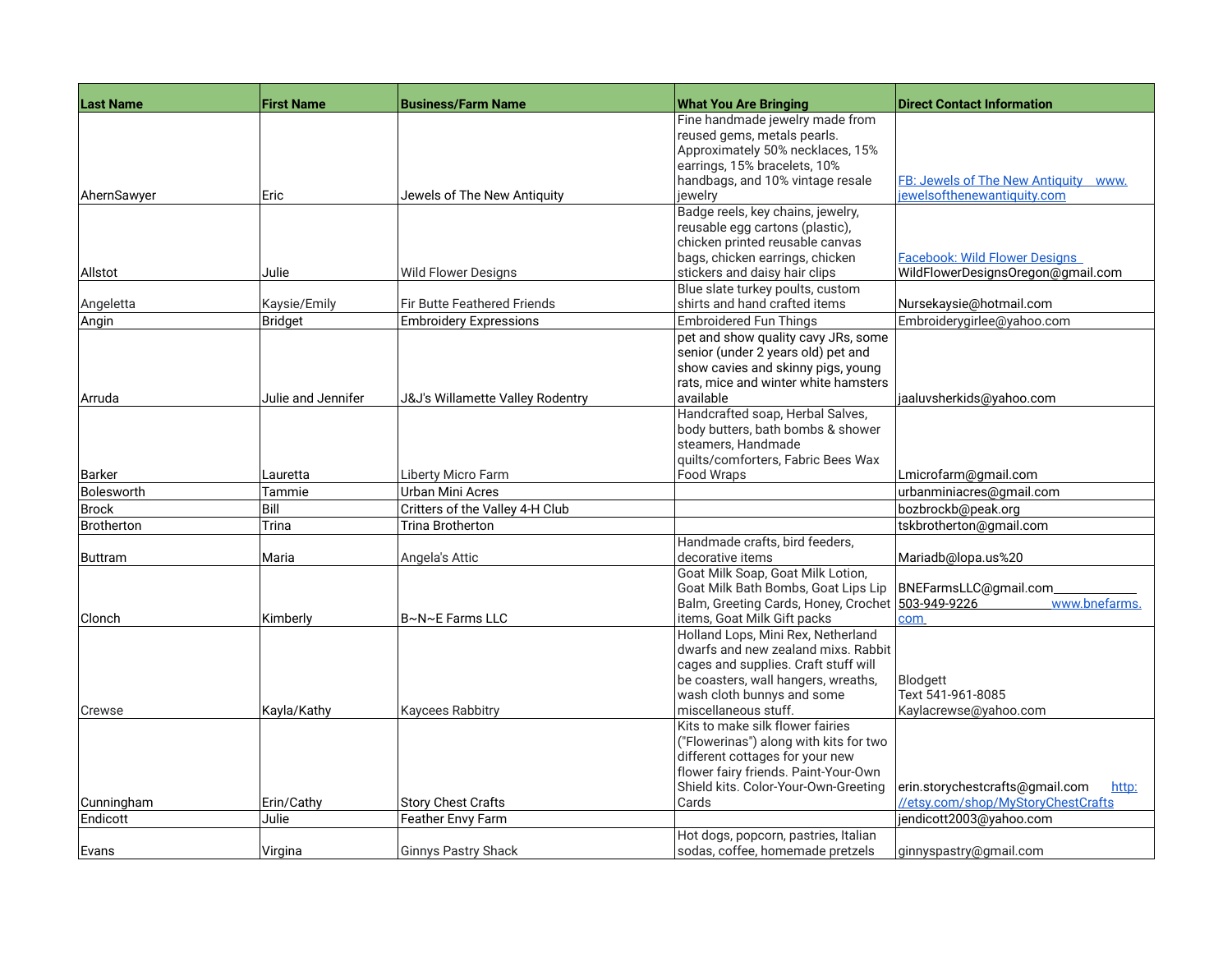| <b>Last Name</b> | <b>First Name</b> | <b>Business/Farm Name</b>              | <b>What You Are Bringing</b>                                | <b>Direct Contact Information</b>                                            |
|------------------|-------------------|----------------------------------------|-------------------------------------------------------------|------------------------------------------------------------------------------|
|                  |                   | Moonliteranch/Shamrock Shenanigans 4-H | Animal water bottles, dried meal                            |                                                                              |
| Ferguson         | Ginger            | Club                                   | worms, and some boxes                                       | 541-401-1820 moonliteranch@msn.com                                           |
|                  |                   |                                        | Cnc plasma cut art and horseshoe                            | 541-240-9988                                                                 |
| Fong             | Alex              | <b>Noodlebowl Creations</b>            | items                                                       | noodlebowlcreations@gmail.com                                                |
| Freeman          | Gary              | Gary's Wood Shop                       | c-tables, stools, misc wood projects                        | harleygirlgone@aol.com                                                       |
|                  |                   |                                        | current breeds available: Emu, rhea,                        |                                                                              |
|                  |                   |                                        | ostrich, Tolbunt Polish, double Silver                      |                                                                              |
|                  |                   |                                        | Laced Barnevelder, Salmon Faverolle,                        |                                                                              |
|                  |                   |                                        | German Bielefelder, Mosaic, Crested                         | Eagle Point Oregon : NPIP certified farm                                     |
|                  |                   |                                        | cream Legbar, serama, Liege                                 | 541-760-3202 Christygibbs20@gmail.com                                        |
| Gibbs            | Christy           | Rogue Feathers Farm                    | Fighters, various color D'uccles                            | Facebook page: Roque Feathers Farm                                           |
|                  |                   |                                        | Lotion bars, lip balms, goat milk                           |                                                                              |
| Graber           | Julie             | <b>Bee Simple</b>                      | lotion, beeswax wraps,                                      | Julieg23@msn.com                                                             |
|                  |                   |                                        |                                                             | melodygh@msn.com                                                             |
|                  |                   |                                        | Useful tote bags upcycled from                              | https://www.etsy.com/shop/HandyTotes                                         |
| Hanson           | Melody            | <b>Handy Totes</b>                     | empty feed bags                                             | <b>Facebook: handytotes</b>                                                  |
|                  |                   |                                        |                                                             | skycladcreations@gmail.com http://www.<br>skycladcreations.com/ 541-497-0801 |
|                  |                   |                                        | Suncatchers, colander planters,                             | https://www.etsy.                                                            |
|                  |                   |                                        | jewelry, cowboy candy, jam, recycled                        | com/shop/SkycladCreations https://www.                                       |
| Henderson        | Christy           | <b>Skyclad Creations</b>               | & upcycled items                                            | facebook.com/SkycladCreations                                                |
|                  |                   |                                        |                                                             | 503-780-5114 (text preferred)                                                |
|                  |                   |                                        |                                                             | polarberryfarm@gmail.com                                                     |
|                  |                   |                                        |                                                             | Facebook: Polar Berry Farm                                                   |
|                  |                   |                                        | Bourbon Red Turkeys (hatching eggs,                         |                                                                              |
|                  |                   |                                        | poults, possible adults), Oregon Berry                      |                                                                              |
|                  |                   |                                        | Jams, Stained Glass, Seasonal Plant<br>Starts, Chicken Eggs |                                                                              |
| Hockensmith      | Kimberly          | Polar Berry Farm                       | Goat Milk Soap, Sheep Milk Soap,                            |                                                                              |
|                  |                   |                                        | Crochet top kitchen/hand towels, lip                        | https://runningriverdairygoats.weebly.                                       |
|                  |                   |                                        | balm, flax seed warming pillows &                           | com/goats-milk-soap.html                                                     |
| House            | Julie             | <b>Running River Dairy Goats</b>       | covers                                                      | Triangle_J_Farm@live.com                                                     |
|                  |                   |                                        | Cat and dog collars, handmade                               |                                                                              |
|                  |                   |                                        | jewelry, blankets, market totes,                            |                                                                              |
| Jarvis           | Jessalyn          | Quirky Xpressions                      | upcycled decor                                              | quirkyxpressions@gmail.com                                                   |
|                  |                   |                                        | Quilts, baby blankets, clothing 0-5T,                       | www.bunguinbabies.com<br>Facebook:                                           |
|                  |                   |                                        | burp cloths, jellyfish, tooth fairy                         | <b>Bunguin Babies</b><br>Instagram:                                          |
|                  |                   |                                        | pillows, and gnomes. Possibly                               | bunguinbabies                                                                |
| Joly             | Elizabeth         | <b>Bunguin Babies</b>                  | healing salves.                                             | elizabethsbunguins@gmail.com                                                 |
|                  |                   |                                        | New Zealand rabbits, jumbo coturnix                         |                                                                              |
|                  |                   |                                        | quail, buckeye chickens, bourbon red                        |                                                                              |
| LaPoint          | Sheila & Tim      | Sheila and Tim LaPoint                 | turkeys and chukars                                         | timl101976@gmail.com                                                         |
| LeClerc          | Korina            | Cheeky Little Piggy Farm               |                                                             | kbleclerc@yahoo.com                                                          |
|                  |                   |                                        |                                                             | 503-970-7462<br>https://sourcewhatsgood.                                     |
|                  |                   |                                        | Handmade Dog and Cat Treats, Toys,                          | www.simply-dogalicious.com<br>com/                                           |
| McCulley/Carter  | Laurie/Glenda     | <b>Simply Dogalicious LLC</b>          | accessories.                                                | <b>Facebook: Simply Dogalicious</b>                                          |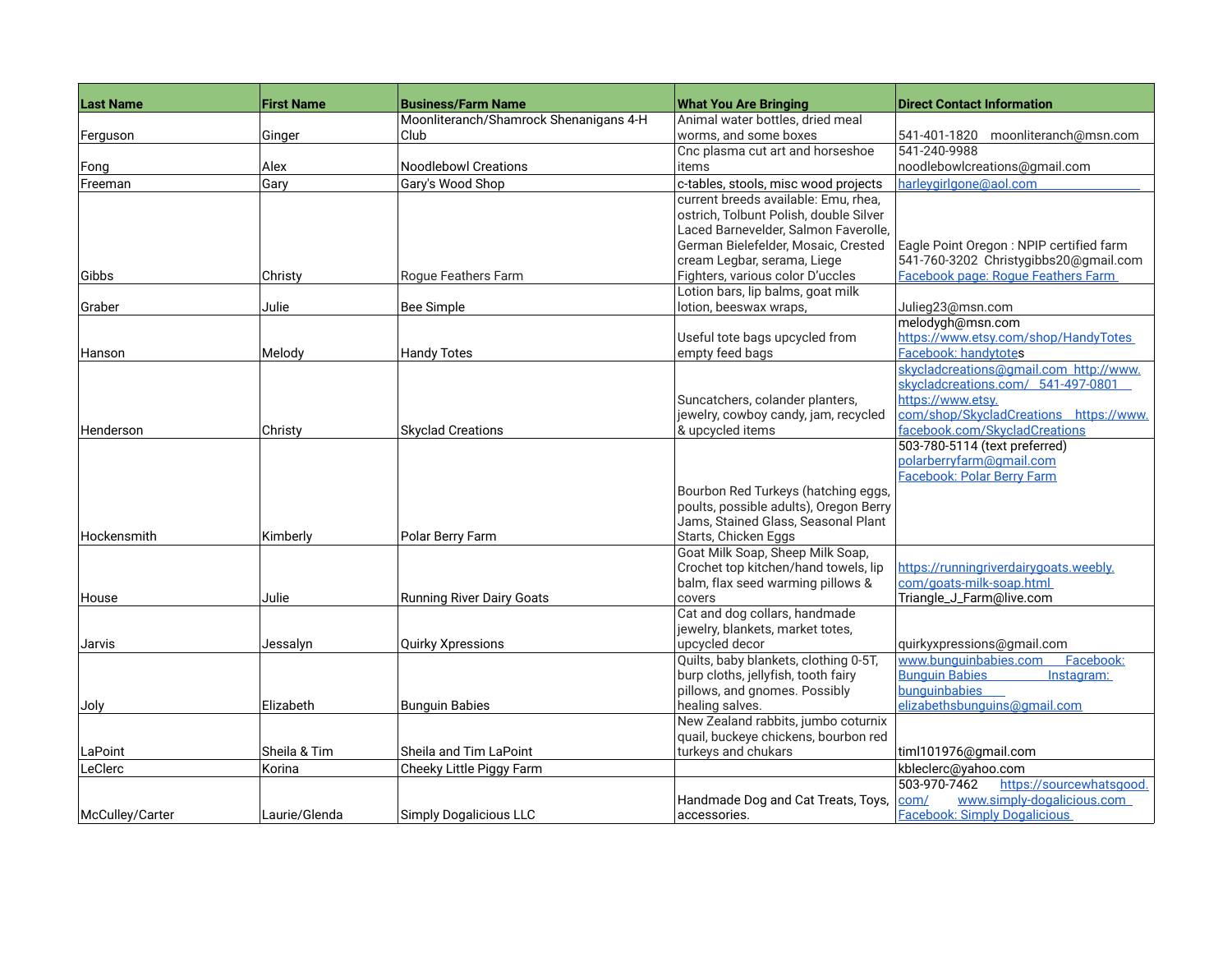| <b>Last Name</b>       | <b>First Name</b> | <b>Business/Farm Name</b>                     | <b>What You Are Bringing</b>                                         | <b>Direct Contact Information</b>                                             |
|------------------------|-------------------|-----------------------------------------------|----------------------------------------------------------------------|-------------------------------------------------------------------------------|
|                        |                   |                                               | Handmade Dog and Cat Treats, Toys,                                   |                                                                               |
|                        |                   |                                               | accessories. Re-Purposed Feed                                        | https://sourcewhatsgood.com/ www.                                             |
|                        |                   |                                               | Sacks, Possible Face Masks and                                       | simply-dogalicious.com Facebook: Simply                                       |
| McCulley/Carter        | Laurie/Glenda     | <b>Simply Dogalicious LLC</b>                 | Homemade Hand Sanitizer                                              | <b>Dogalicious</b>                                                            |
| McGowan/McBride Kayser | Ronda/Daphne      | Dunroamin Ranch/Little Duece Coop             |                                                                      | aflytrn@yahoo.com<br>daphnekayser13@gmail.com                                 |
|                        |                   |                                               | Handmade Soaps, Lotions, Face                                        |                                                                               |
|                        |                   |                                               | masks, bath bombs, shower                                            | pns_homestead@comcast.net                                                     |
|                        |                   |                                               | steamers, milk baths, Facial toners,                                 | 541-602-1043                                                                  |
|                        |                   |                                               | Facial cleansers, bath accessories,                                  | http://thehomesteadsupply.com/                                                |
| Mueller                | Sadie             | PnS Homestead                                 | beard balms, beard oils                                              | <b>Facebook:PnS Homestead</b>                                                 |
|                        |                   |                                               | Handwoven towels, bento bags,<br>coasters and scarves. Knitted dish  |                                                                               |
|                        |                   |                                               | cloths, soap bottle aprons, soap                                     |                                                                               |
|                        |                   |                                               | sacks, market bags, and egg cosies.                                  |                                                                               |
|                        |                   |                                               | Crocheted dish cloths, pot holders,                                  |                                                                               |
|                        |                   |                                               | market bags, and fridge magnets.                                     |                                                                               |
|                        |                   |                                               | Fabric tissue holders (purse sized),                                 |                                                                               |
|                        |                   |                                               | bento bags, coasters, neck coolers,                                  |                                                                               |
|                        |                   |                                               | potholders, scrunchies, and market                                   |                                                                               |
|                        |                   |                                               | bags from recycled rice sacks.                                       |                                                                               |
|                        |                   |                                               | Kitchen gift sets containing 2 dish                                  |                                                                               |
|                        |                   |                                               | cloths, 2 pot holders, a soap sack                                   |                                                                               |
|                        |                   |                                               | and matching soap bottle apron.                                      |                                                                               |
|                        |                   |                                               |                                                                      | Dryer balls and felted soap by special (503)332-2347 addison.nishijima@gmail. |
| Nishijima<br>Nyman     | Susan<br>Emily    | Clotho's Spindle<br><b>Wulfric Mercantile</b> | request.                                                             | com caerfool@netscape.net (Susan)<br>wulfricmercantile@gmail.com              |
|                        |                   |                                               | Granola bars, bread, cookies,                                        | thehungryhomesteader2019@gmail.com                                            |
| O'Sullivan             | Marci             | The Hungry Homesteader                        | caramels, fudge                                                      | <b>Facebook: The Hungry Homesteader</b>                                       |
| Ohling                 | Lisa              | <b>Ahart Acres</b>                            |                                                                      | ahartenterprisesinc@gmail.com                                                 |
| Oshel                  | Andriea           | Oshel Family Farm                             |                                                                      | Andrieaoshel@comcast.net                                                      |
| Pallin                 | Jill and Carolyn  | Pallin Family Farm                            | Southdown Sheep                                                      | jill.pallin@yahoo.com 541-852-9128                                            |
|                        |                   |                                               | At Black Cloud Farm, LLC, in                                         |                                                                               |
|                        |                   |                                               | Monmouth, Oregon, we sell USDA cut                                   |                                                                               |
|                        |                   |                                               | and wrapped frozen lamb meat by                                      |                                                                               |
|                        |                   |                                               | appointment. We raise registered                                     |                                                                               |
|                        |                   |                                               | Dorset and Natural Colored Merino<br>sheep and market lambs. We have |                                                                               |
|                        |                   |                                               | sheepskin rugs and handspinning                                      |                                                                               |
|                        |                   |                                               | fleeces. Our poultry include Black                                   |                                                                               |
|                        |                   |                                               | Copper Marans, Easter Eggers and                                     |                                                                               |
|                        |                   |                                               | Olive Eggers, and Royal Palm turkeys.                                |                                                                               |
|                        |                   |                                               | We have natural and dyed hackle                                      |                                                                               |
|                        |                   |                                               | feathers, handspun yarn, and hand-                                   |                                                                               |
|                        |                   |                                               | knitted and handwoven items. We                                      |                                                                               |
|                        |                   |                                               | have beautiful stoneware pottery,                                    |                                                                               |
|                        |                   |                                               | linoleum block print cards, and other                                | parkplacehps@yahoo.com 240-313-6636                                           |
| Park                   | Carol             | Black Cloud Farm, LLC                         | artwork.                                                             | <b>FB Page: Black Cloud Farm</b>                                              |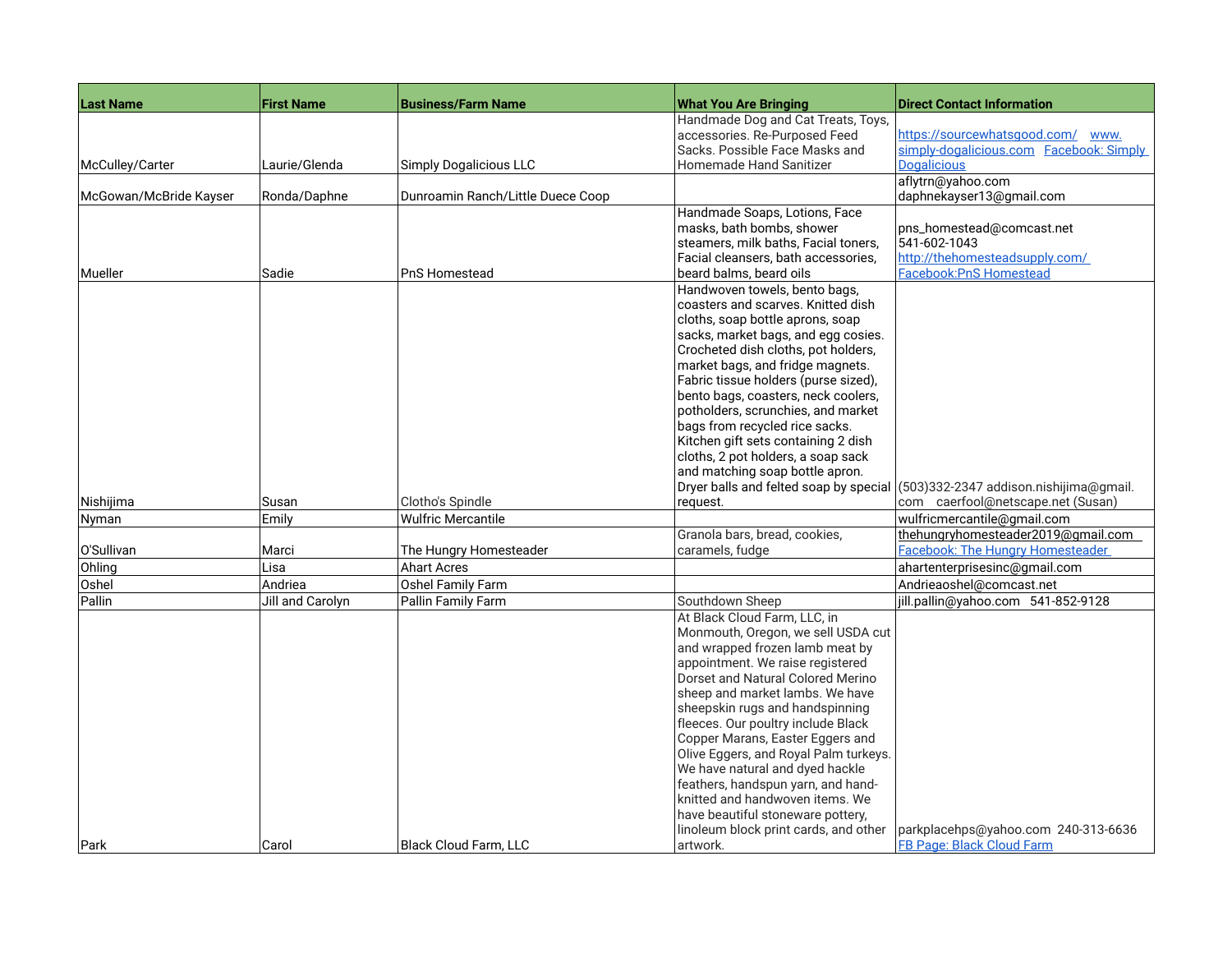| <b>Last Name</b> | <b>First Name</b> | <b>Business/Farm Name</b>            | <b>What You Are Bringing</b>           | <b>Direct Contact Information</b>                                          |
|------------------|-------------------|--------------------------------------|----------------------------------------|----------------------------------------------------------------------------|
|                  |                   |                                      | Rabbits Guinea pigs small crafts       |                                                                            |
| Parsons          | Kirsten           | City Slickers 4H                     | rabbit equipment                       | jenandkirs@gmail.com                                                       |
|                  |                   |                                      | Chicken themed mini paintings, farm    |                                                                            |
| Piezonka         | Tera              | Jeanie Ray's                         | themed pillows                         | tipiezonka@gmail.com                                                       |
|                  |                   |                                      | Offering embroidered and               |                                                                            |
|                  |                   |                                      | handcrafted products. We specialize    |                                                                            |
|                  |                   |                                      | in personalized orders and             |                                                                            |
|                  |                   |                                      | personalization of products, but we    |                                                                            |
|                  |                   |                                      | have a large variety of ready for      |                                                                            |
|                  |                   |                                      | purchase products, including, but not  |                                                                            |
|                  |                   |                                      | limited to, kitchen towels, hand       |                                                                            |
|                  |                   |                                      | towels and bath towel sets,            |                                                                            |
|                  |                   |                                      | embroidered plush animals, heirloom    |                                                                            |
|                  |                   |                                      | embroidered quilts, placemats,         |                                                                            |
|                  |                   |                                      | aprons, coasters, tote bags, clothing  | theblessedstitch@gmail.com http://www.                                     |
| Provence         | Helen             | The Blessed Stitch                   | and more.                              | theblessedstitch.com/                                                      |
|                  |                   |                                      | Vegetable and flower starts for        |                                                                            |
| Rush             | Judy              | <b>Nutty Nannie's Milk Soaps</b>     | gardens, patio size planters           | judyrush57@gmail.com                                                       |
|                  |                   |                                      | Standard Chinchilla, Florida White,    |                                                                            |
|                  |                   |                                      | New Zealand rabbits. Blue, black,      |                                                                            |
|                  |                   |                                      | splash Ameraucana chickens,            |                                                                            |
|                  |                   |                                      | hatching eggs, hatching equipment,     |                                                                            |
|                  |                   |                                      | eating eggs. Dairy goat raising and    |                                                                            |
|                  |                   |                                      | milking supplies and resources,        |                                                                            |
|                  |                   |                                      | cheese making supplies, goat           | Singingcrowfarm@gmail.                                                     |
|                  |                   |                                      | coats/Snuggle sacks and rabbit         | com/drinkandsewthings@gmail.com                                            |
| Schroder/Collier | Tanya/Nikita      | Singing Crow Farm/Drink & Sew Things | tattoo wraps                           | Facebook.com/drinkandsewthings                                             |
|                  |                   |                                      | rabbits, rocks, vinyl decals/stickers, |                                                                            |
| Seufert          | Ashley & Terry    | Our Family Farm                      | rabbit supplies                        | melissa.seufertsnow@qmail.com                                              |
|                  |                   |                                      | Mottled Satins/Silkies, mottled and    |                                                                            |
|                  |                   |                                      | mille fleur D'uccles, Modern Game      |                                                                            |
|                  |                   |                                      | Bantams, and Malays. Chicks            |                                                                            |
|                  |                   |                                      | through adults available and some      |                                                                            |
|                  |                   |                                      | hatching eggs. Also Miniature Silver   |                                                                            |
|                  |                   |                                      | Appleyard ducklings and Silkie ducks.  |                                                                            |
|                  |                   |                                      |                                        | And Holland Lops, Netherland Dwarfs 541-731-3470 (text) Emilymheidt@gmail. |
| Simiyu           | Emily & Levy      | Jubilee Valley                       | and dwarf mix bunnies                  | com                                                                        |
|                  |                   |                                      | Canned items (jams, jellies, and       |                                                                            |
|                  |                   |                                      | pickled goods) as well as a variety of |                                                                            |
|                  | Jennifer          | <b>Four Witches</b>                  | apothecary type ingredients (herbs,    |                                                                            |
| Skouras          |                   |                                      | lotions, scrubs, some herbal starts)   | Sarilare7484@gmail.com                                                     |